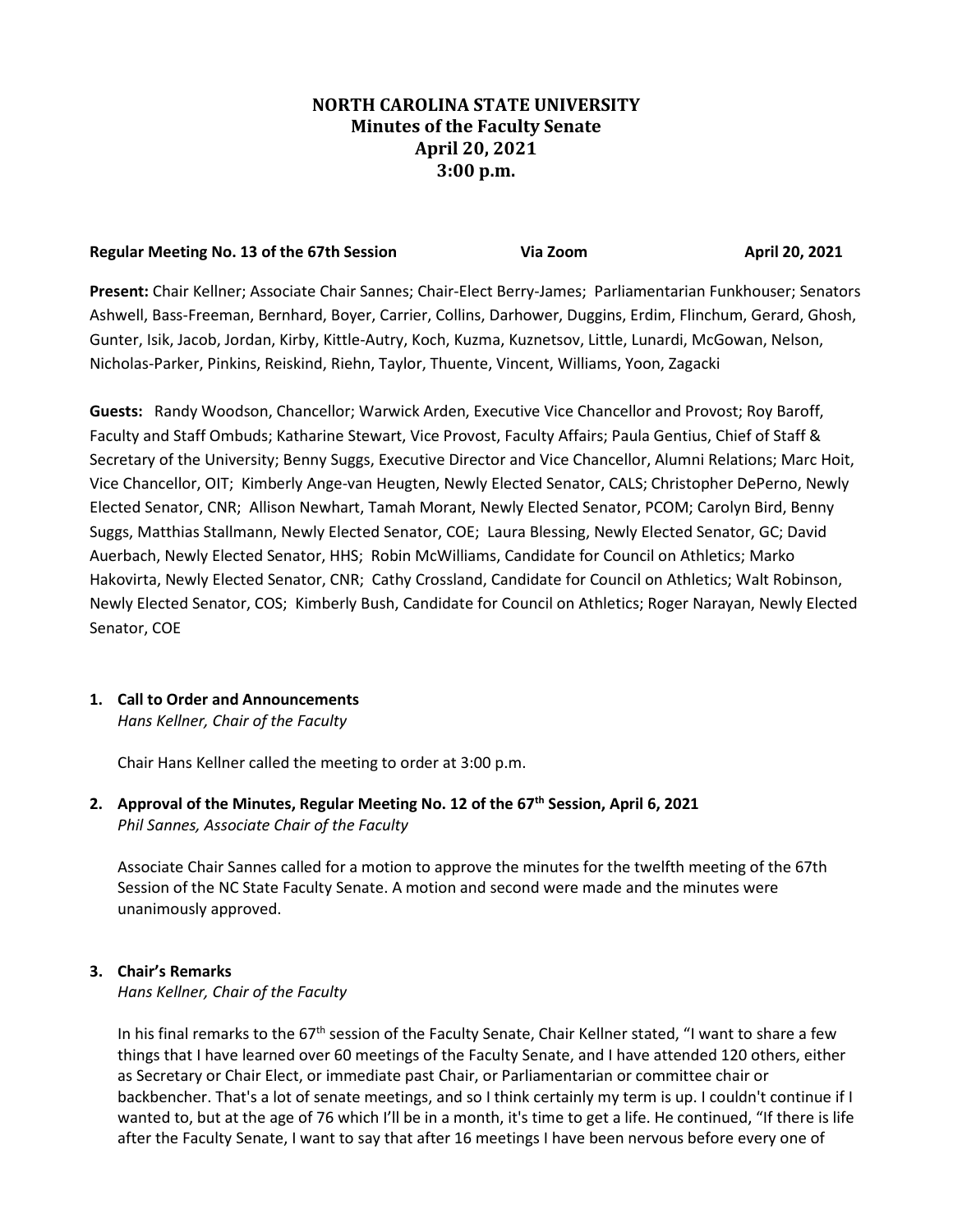them. And as Joni, and before her, Vernice, knew, I get kind of jittery before the meetings and it's even worse when my trusty computer here can just go black on me at any at any moment. You never know.

Chair Kellner continued, "What were my plans, two years ago? My plans were very simple. No big ambitions, I just wanted to get the Faculty senate rooms back to where they I thought they ought to be, and we got halfway there. There have been improvements to be sure, but only halfway there and then the virus stopped everything. Everything changed in the middle of the second semester of my first second term and suddenly I would have to say, we were on an emergency footing. All the fun part of the job pretty much evaporated. There was no football in the Chancellor's box, for example, I couldn't just drop in on people like Dean or Benny Suggs or Roy Baroff; they all had to be polite to me because I was Chair of the Faculty whether they wanted to or not, that was good. I could meet trustees, make the military talk to them, bring them to the Senate through football games and so forth, and I did all that."

Chair Kellner added, "The history moments that I did my first year, talking about the history of the Senate, the history of the university. I love that stuff and it ended too, because I didn't have good access to the meeting minutes. But despite this disconnect, things got better and things got better primarily because of the Chancellor. The Chancellor really reached out and, how shall I say it, connected with the Faculty, with me, with the Faculty Senate and the Staff Senate as well, in ways that I have never seen before. The Provost took us into the executive briefing group, which was very helpful. Charles Maimone set up a budget advisory committee again, which I've never seen anything quite so thorough. My eyes are still crossed from looking at all the charts. An amazing amount of work, month after month, has gone into that and we much appreciate it.

He continued, "Last week at the Board of Trustees meeting, I commented on a number of things and, at the very end, I added my hope that all of this, all of this contact, the communication we have with the various groups, would not fade through time and, of course, that we would get a better relationship with the Board of Trustees.

Chair Kellner added, "When Carolyn asked me to run two years ago, to rejoin the coalition of the willing, she was the one who brought me back as Parliamentarian simply because it requires no work and no knowledge, so I thought it was perfect for me. It was the one title I'd never had before, so I took it and then, as they say, tragedy struck. I finally agreed to run again. I am not as eager or as fast as I was 10 years ago; I've lost a step, I'll tell you that. But now it's over. I taught King Lear this morning, the story of a king who gives it all up to the younger generation of daughters. I just hope it turns out better for me than it did for him."

Dr. Kellner added, "So I have to thank, first of all, Joni and Jade and Phil, my close group of faculty officers and support for being my therapists. They know what I mean when I say they're my therapists. We have Wednesday morning meetings, Jade, Phil and I, and we just lay it all out. I want to thank the Executive Committee for being my brains, such as they are, and I want to thank the Chancellor for setting a new tone here. I had a chance to hear the noise that the Chancellor hears and the Provost hears, and I heard some noise myself. I have no idea how the Chancellor remains so sweet-tempered so much of the time. Finally, I want to thank Katharine Stewart, a true problem solver. She has been enormously helpful and valuable to us and continues to be. Her help has been tremendous. I looked in the minutes, and eight years ago my farewell meeting was held, believe it or not, on Centennial Campus. It was an experiment that I thought might be interesting, and it wasn't an altogether successful one. But I do remember being there at the time, I think, maybe Benny Suggs might remember too. I am finally back in the room where I hoped we would all be at this meeting, in the Senate room, as you can see it's real; it's not a virtual background. I am sitting here and enjoying it, sort of. Jade, who's in the next room, by the way, will take the next meeting in August, and I look forward to it."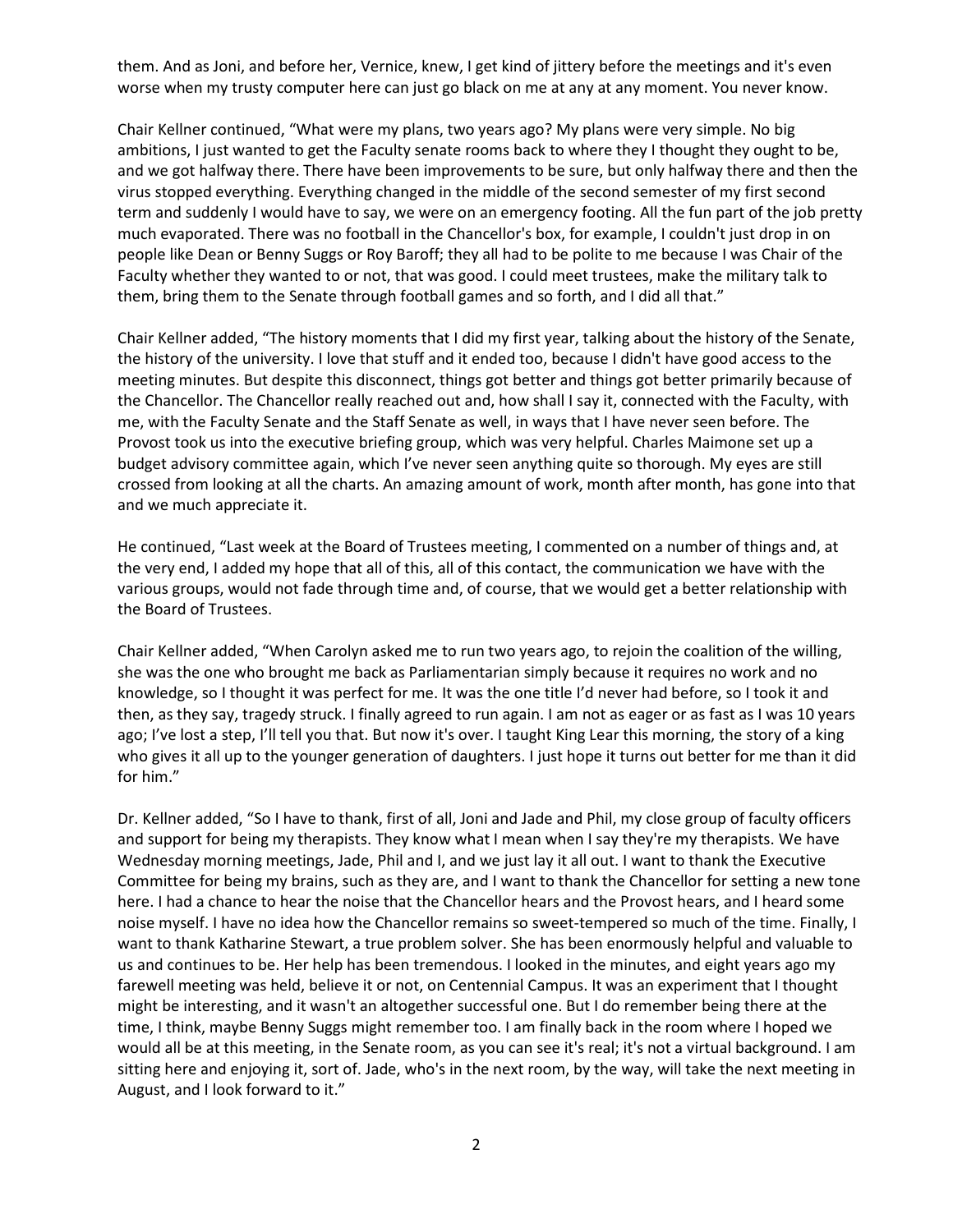#### **4. Alumni Association Presentation to the Chair**

*Benny Suggs, Executive Director and Associate Vice Chancellor for Alumni Relations*

AVC Suggs brought a message of congratulations to Chair Kellner. He stated, "It is a pleasure to be with you all today, especially on a very, very important day is, as the Chair of the Faculty wraps up his second term. He has been a tremendous person to work with, and a great supporter of the Alumni Association and for me, personally. You are one of the first folks I called on when I arrived here and I cherish our friendship and your support now for almost 11 years since I arrived here."

He added, "On behalf of our Board of Directors, our staff, and over 260,000 living alumni, it's my pleasure to present to you your second Alumni Association Chair of the Faculty chair. Joni, if you could put those photos up that would just be super." AVC Suggs continued, "Hans, I have to warn you, you now have both of the chairs that we have here for sale, so if you get drafted once again to serve as Chair of the Faculty, I guess we'll just have to go over to Wolfpack Outfitters and get you a beach chair! In fact, if that happens just let us know and we'll have it delivered to your beach of choice. In the meantime, we will work with Joni or you to deliver the chair to your office or home or wherever you'd like. Again, thank you so much for all you've done for all of us. The Alumni Association could not be more proud and thankful for your many, many contributions to NC State. So take good care of yourself, stay safe and as always, Go Pack!"

#### **5. Remarks**

#### *Randy Woodson, Chancellor*

Chancellor Woodson brought greetings to the Faculty Senate and congratulated Chair Kellner. "Congratulations Hans, and thank you for recognizing all the work that your colleagues and administration have done to try to keep us all together this year. I'm going to go through a few things, but as always, I am happy to answer any questions."

He continued, "The Fall class of 2021 is shaping up nicely for undergraduates. I just checked this morning, and we've already had 3,800 say yes. The deadline is May 1, and typically by this time last year we were at 3,400. So we're running ahead of where we were last year, so we are confident we're going to have a good, solid freshman class and come close to, and probably slightly exceed our 4,800 target. Transfer students promises to be around 1500 students. The freshman class has an average weighted GPA of 4.32, and average unweighted GPA of 3.88 and, as you all know, SAT and ACT was optional this year and we're hoping that that the Board will extend it, at the very least, one more year. Some of us believe that the tests should be optional going forward but I'm not going to make that bold statement in front of all of you. I do think this has been a challenging time for a lot of students applying to college, and just having access to the test has been unequally district distributed across our populations. So we are hopeful that we can have another year of pause from the requirement of the tests. We feel confident that, even in the absence of standardized tests, we've been able to secure and admit a very, very strong freshman class with outstanding credentials."

Chancellor Woodson added, "When I came here, I wanted to make sure we were investing in fellowship offices, both for faculty and students and that's paying dividends in terms of elevating our faculty and our students for national awards." He gave examples. "This year we have our third Churchill scholar. To put it in context Churchill scholar, there are only 17 nationally. It is a full ride scholarship for your master's degree at Cambridge or Oxford. It was established by Churchill himself when the Rhodes and the Marshall scholarships were established. Because there are so few of them, only a very few number of universities across the country are eligible to compete for the award. We worked really hard to get NC State on that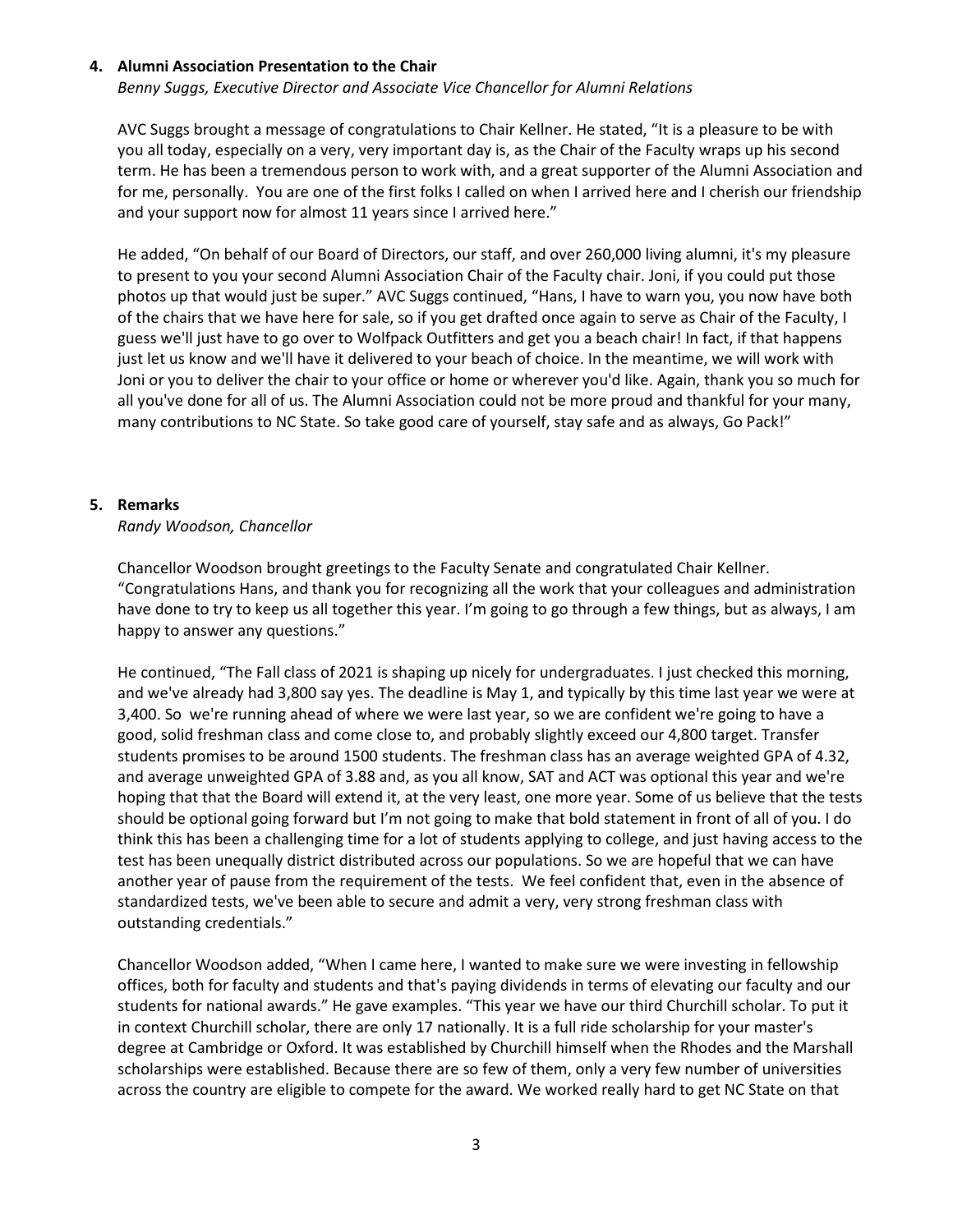list. We got on the list in 2016, and since then we've had three. So I think they're glad they put us on the list because we've had some phenomenal students."

Chancellor Woodson continued, "This year's Churchill Scholar is Ana Sofia Uzsoy. She is a senior, majoring in computer science and physics, and is one of 17 recipients this year. She is going to be studying at Cambridge in the general area of artificial intelligence and machine learning. We also had two Goldwater Scholars this year, which is phenomenal. Jack Featherstone, a physics major, and Andrew Mistele, a mechanical engineering and aerospace major. You can only receive three, and so to receive two is a great thing for us. We also had a Marshall Scholar, which also goes to Cambridge. Colton Botta is headed to Oxford. While it's not public yet, but it will be next week, we've been told that we are going to receive another Knight-Hennessy Scholar. That is a full-ride doctoral scholarship at Stanford. It's only the third year that scholarship has been offered, and this will be our third Knight-Hennessy Scholar. I will not say the name, because that would be breach of etiquette, but that's wonderful for us."

On the Faculty side, Chancellor Woodson shared news about a colleague from the College of Humanities and Social Sciences. "Julia Rudolph was named to a Guggenheim Fellowship this year. Julia is a professor of history at NC State. The interesting thing; if you don't know the Guggenheim fellowship, if you go on and look at all those that received the honor, it's given out by various fields. While she's a professor of history, her expertise is in early British law. She is winning a Guggenheim Fellowship in law, which for a university without a law school, we are super excited. I think that's a great thing for Julia and certainly a great thing for NC State. Those of you who subscribe to the *New York Times*, there was a full page ad this past weekend listing all of the Fellows. This is great for NC State."

Chancellor Woodson continued, "The Day of Giving was a phenomenal success. We raised \$58 million in support of students, faculty and programs at NC State. That has really gone a long way in reflecting the changing culture at NC State, where our Alumni and friends are working hard to support our efforts here. I'm proud this year, and frankly the last two days of giving, have really focused on two critical areas of the university; one, in support of students that don't have the financial means to attend a place like NC State, and the other is a lot of our efforts in areas of diversity, equity and inclusion that make sure that we're doing everything we can to support our students and make this a welcoming campus."

He added, "Plans for fall I think we've been through this a lot. We are working hard to be prepared for the full return of our students to campus housing. Our classroom experience will be largely similar to prepandemic. You can count on us to continue to have robust testing. I think that's the big difference for us this spring, so we're going to keep our testing facility open and operational and available for faculty, staff and students in the fall and for the summer, as well as well as our vaccine center. We will continue distributing vaccines, assuming we continue to get doses. I think we've already surpassed 5,000 vaccines distribute on campus alone. Our students are really excelling in their desire to get the vaccine, which bodes well for our future. I know many of you have asked, so I'll try to avoid questions. You've asked about mandating vaccine for faculty, staff and students, and that's not likely to happen. It would require a state law change. State law currently outlines the vaccines that are required of our students, and I just don't think that's likely to change, particularly given the fact that the vaccine has been approved as emergency use. Again, the good news is that it really is being broadly adopted by our communities, so I am hopeful that we will continue to have a lot in our community seeking the vaccine. We are going to keep the center open all summer. It is in Talley now; we may have to change locations depending on what's happening in Talley this summer, but we will continue to make it available and easy to register."

Chancellor Woodson continued, "The Board of Trustees endorsed the Strategic Plan at their meeting last week, so there'll be more to follow on the metrics associated with implementation, and all the conversations around the first phase of implementation. You've heard the report from Hans on Commencement. Please do attend; it would make a big difference for us. Russell Wilson is coming back,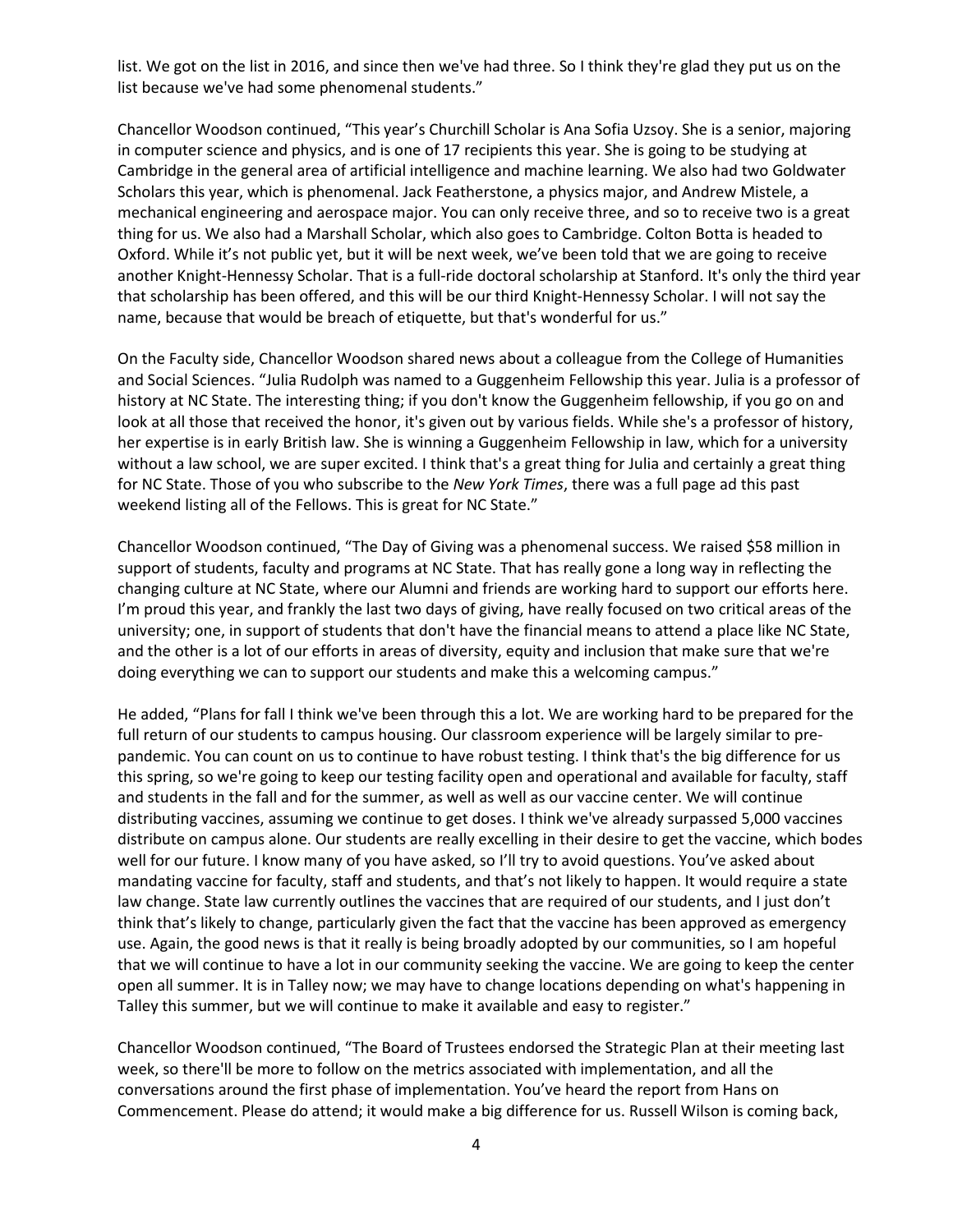and our students are very excited about his return to campus. He is a graduate of the College of humanities and social sciences as a communications major during his time here, while playing football and baseball at NC State. He was a phenomenal student, and he will be returning for both Commencements. What's exciting for our students is he'll be bringing his R&B star wife, Ciara, with him, which is very exciting. So that is good news. Many of you probably know that Russell left NC State to play baseball and decided to come back and finish his football career at Wisconsin. But he didn't graduate from Wisconsin; he's an NC State graduate!"

Chancellor Woodson announced that there are two Honorary Doctorates, approved by the Honorary Doctorate Committee, the Provost and himself, as well as the Board of Trustees. "On Friday night will be Jeff Williams, the Chief Operating Officer for Apple, second in command at Apple, and mechanical engineer from NC State. For the local people here, he is a Sanderson High School graduate as well. If you wear an Apple watch, you can thank Jeff Williams and his team, because he's led the team historically that's focused on keeping Apple connected to health and fitness." He added, "The second honorary doctorate, CHASS graduate, Ashley Christensen, is the James Beard Chef of the year, two years ago, but is important for all of us in the Community. She is a major leader in Raleigh, particularly in social justice issue and in philanthropic issues for the Community. Ashley is a phenomenal person and a great representative of NC State. She will receive her honorary doctorate with the CHASS group on Saturday morning."

#### **Questions and Discussion**

Andrey Kuznetsov: Is it correct that Bill 243 has now become the law?

Randy Woodson: No, it has not. It's been passed by the House and passed by the Senate, but it has to be reconciled, because both bodies had different language. So the two bodies had passed different versions, and so they have to come to an agreement, and then it has to go the Governor. It has not been signed into law yet.

Philip Sannes: I had a question from a faculty member from whom Hans and I heard earlier in the day. It relates to the fall calendar and classrooms situations. Has there been any thought or accommodation being planned for faculty members who might be at health risk for face-to-face and potential students who maybe are not vaccinated?

Randy Woodson: Remember vaccination goes both ways. So the best way for all of us to protect ourselves is for us to get vaccinated. Having said that, let me turn to the Provost because he and Katharine and others are closest to this issue.

Warwick Arden: So you know we do get this question quite a bit, and as the Chancellor said, the best way for folks to protect themselves is to be vaccinated and to wear a mask in class. We certainly cannot or won't be in a position to ensure that all students in the class will be vaccinated, although we certainly hope the majority will be. I have reached out to the department heads to ask them to work with faculty. Clearly, we will be considering requests from faculty who have health issues or caring for elderly parents or immunocompromised people at home. But it will be a departmental decision, at the end of the day. We have bent over backwards for the last couple of semesters to be lenient, if you will, and say if you don't feel comfortable in the classroom and you want to teach by distance okay. As we go into the fall, that's really not going to be the case. The case is going to be that departments and department heads will have a responsibility to mount an appropriate range of in-person classes, but we will take into account individual faculty requests. Now some people get confused that those faculty request go by the disability pathway. That is not the case. Or that it will go by extended leave for health pathway. That's probably not the case either. The institutional level will be at the department level, but exceptions will also be reviewed by the Dean and my own office. We are going to try to be sensitive to that, but I don't want to give the impression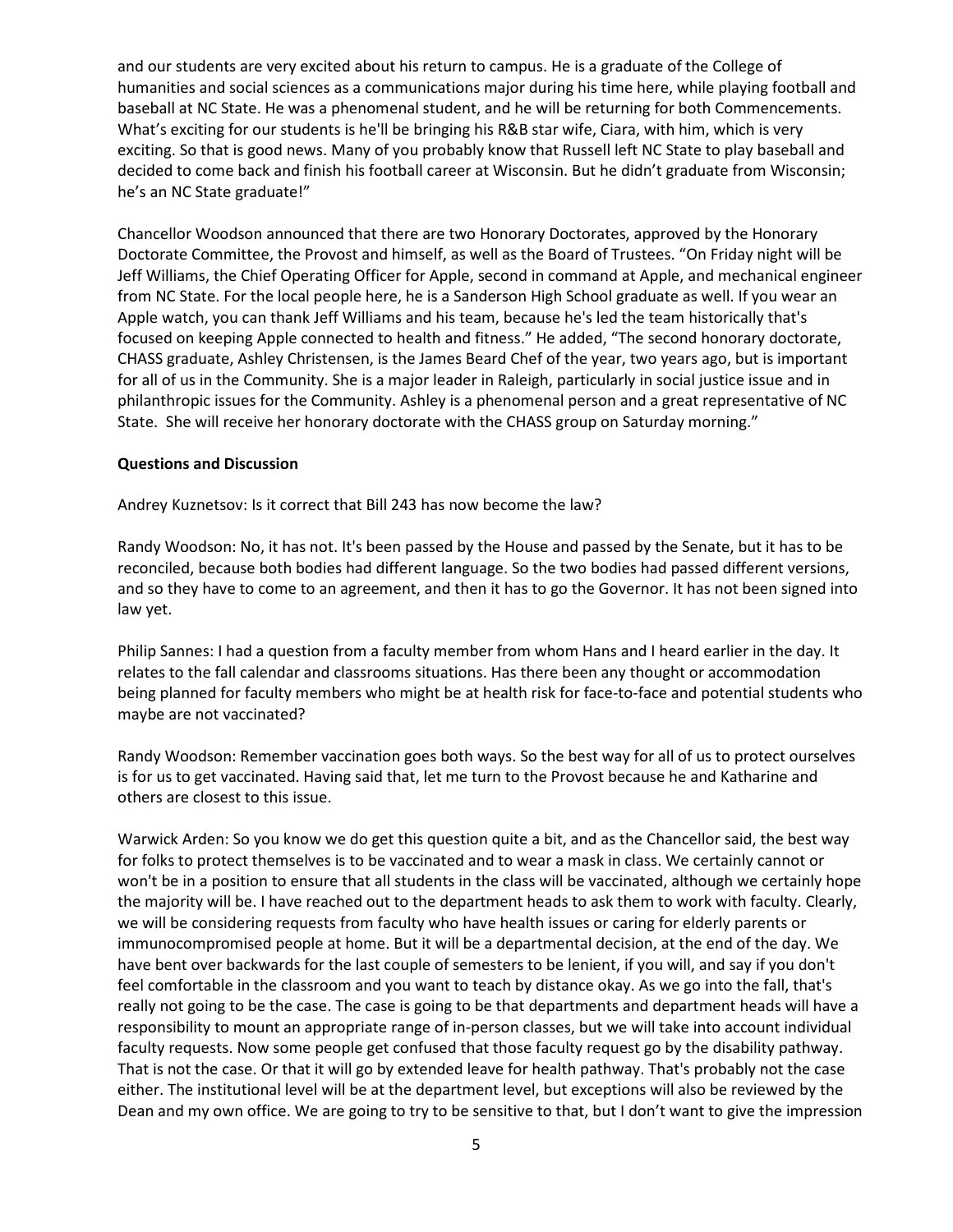that folks will simply be able to say, "I don't want to be in the classroom because I'm just not comfortable being there. It's going to be different.

Randy Woodson: There's one question about face masks. Obviously, we don't know what the state of the virus is going to be in the fall, but I think you can likely assume that face masks are still going to be a big part of our protective policy going into the fall, particularly in indoor spaces. We will have to see where we are as a state. We haven't made that decision yet.

Warwick Arden: The Chancellor is exactly right; we haven't locked that decision down, we haven't decided what all of the guidelines are going to be in the fall because so much does depend on what community transmission rates are like come August. It is very likely that we will continue to have robust testing service, and as the Chancellor mentioned, we will continue to require face masks, at a minimum, indoors.

Robert Riehn: In regard to your review of process, when will you reassess whether it is safe to have everything come back in full? If there were a pullback then faculty would probably need to spend a considerable amount of time rejigging their courses to a remote delivery. So my question is what are your plans there? The second question is one of is how much of the housing capacity will you direct towards quarantine, because you obviously have rooms in reserve. What does this mean for your ability to live with some community transmission?

Warwick Arden: After what we've been through over the last year, I think it would be smart for all faculty members to be prepared to pivot to at least a hybrid if not online instruction, if necessary. We are hoping that will not be necessary; we are pretty determined to come back with a normal, if you will, distribution of in-person and an online. Going back a couple of years of normal distribution, it was in the high 80% faceto-face, maybe 12% online. We have always been a significant provider of online, especially for flexible access, so we expect that to continue. We want to be a little flexible there, but we want to try to get back to relatively normal distribution. If, for some reason, there is a major spike in the pandemic, then there may be a necessity to pivot to more heavily online for a period of time. It's going to be very, very difficult to predict, and a lot will depend on what proportion of the population get vaccinated between now and August, quite frankly. So that's going to be difficult to predict, although I would say all faculty should be prepared to go online if necessary, but we are really hoping that will not be necessary, and it's not our intention for it to be the predominant form of instructional delivery. Can you repeat the other part of your question?

Randy Woodson: It was on quarantine. We are setting aside 100 rooms, as I recall.

Warwick Arden: This spring, we actually set aside 280 rooms and that proved way too much. We had put several things in place for the spring, so despite the fact that the peak of the pandemic was in the very early part of the spring, the early part of January, we actually have very low numbers on the campus. Out of those 280 rooms that were set aside in the spring, there were maybe  $10 - 20$  that were occupied at any point in time. So we feel pretty safe about scaling back on the number of quarantine rooms that are available, and we are going to return towards full occupancy in our residence halls, including dual occupancy as well. We believe we can do this safely and we believe with our vigorous testing program, with our community compliance program, with vigorous vaccinations that I'll talk about a little bit more in a moment, we think we're going to be in pretty good shape by the fall. That doesn't mean you shouldn't be prepared and, as usual, we will be prepared.

Robert Riehn: And I have a follow up question with respect to a double occupancy. How would you handle the question or the request of a student to know whether their roommate is vaccinated?

Warwick Arden: I don't know that we are able to provide that information.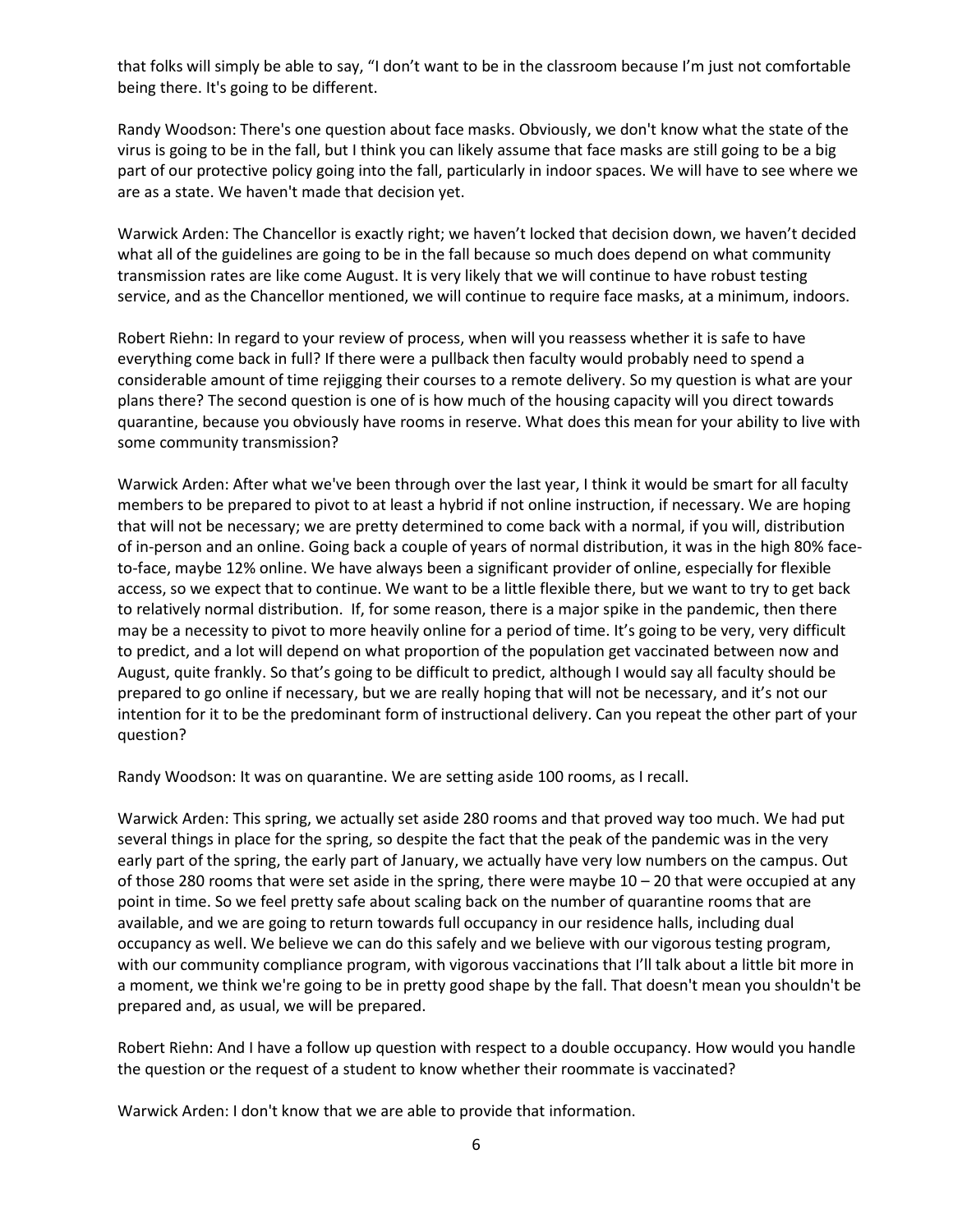Robert Riehn: Because I would not want my child to lodge for somebody who's not vaccinated.

Warwick Arden: They would need to volunteer that information, but you know we can't keep a central registry of who's vaccinated and who's not because that violates the law, quite frankly. I would say, if you know your child's going off and there's double occupancy and you want to ask the other occupant if they're vaccinated or not, then you'll have the right to do so. If it turns out they're not vaccinated then work with housing and see if they can make accommodations. But we can't keep a mandatory central repository of student vaccination status. That's not legal - not one that's accessible to others.

Stacy Nelson: So I have a question for the Chancellor. As this country, with the world watching, struggles with racial reckoning and social justice, we also continue to ensure that this institution is committed to being a safe place in a welcoming environment as well. One outstanding issue has been the removing other word "Dixie" from the university's Alma mater. This is a word that has so many hurtful connotations for many of our diverse students, staff, faculty that are all a part of our community. This issue has been written about, reviewed by the Alumni Association Task Force and discussed in so many hallway and group conversations. This issue was also agreed upon by a past Faculty Senate resolution in 2016 for eliminating the use of "Dixie" in our alma mater. I was wondering if you'd be willing to give us an update on where we are with this.

Randy Woodson: If Benny is still on and he wants to weigh in he's free to do so as well. The Board of Trustees have been briefed on the legal issue around the alma mater, the copyright protection. The reality is that the copyright on the song, as it turns out, expires in early 2022. So that's good news, because then it's in the public domain and then there's no question that we have authority over decisions like that. So at this point the trustees have been briefed on the legal framework, the ownership of the copyright and the expiration of the copyright. They have not received a formal recommendation from the Alumni Association, at least in a formal way. I know that the Alumni Association, and Benny can speak more to it, have had conversations among the leadership groups. Benny will have to tell you how far into the membership that conversation has gone, but, the Board does understand that it's in the public domain, very soon, which changes a lot of things for us.

Benny Suggs: Thank you, Chancellor. I will be glad to comment and Stacey good to see you again, and congratulations on that recognition you received last week at faculty awards; no surprise, but very, very impressive. And what you did with the \$4,000 didn't surprise me a bit either. So thank you so much for all you do for NC State, and thank you for your question as well. You know, we've had several discussions. The Chancellor is right; Mr. Alvin Fountain wrote those lyrics in 1922. There's a lot of ways that you can interpret a lot of laws that have changed around trademark and copyright, subsequent to 1922. But the thinking today is that, after 100 years, it goes into the public domain. We answered the question a while back when it first came up, who owns the alma mater? Because we thought at one time it would belong, naturally, to the Alumni Association at that time - around 230,000 living alumni. But research with the Office of General Counsel showed that it actually belongs to the university because in 1973, Mr. Fountain gave the "use," and that's an important word, "use" of the alma mater lyrics to the University. So the copyright, from what we know, is in effect until next year. We have done some informal unscientific survey of our Board, of some of our network leaders, and our ambassadors as well. We have gotten mixed reviews on should it be eliminated or replaced with another word or a phrase, but everybody understands that it is an important issue for many members of our alumni and family and it's something that we should address when appropriate. It looks like 2022 will be a good time, since it will be in the public domain, to take a look at it and do it correctly and respect everybody's opinion. It's going to be an interesting situation for sure. While I'm addressing this, you might want to go back and take a look at what's happening with the University of Texas, and the Eyes of Texas alma mater. They wanted a panel to address all of that, and it came out with a recommendation, so you can Google it and you can find out what their decision was.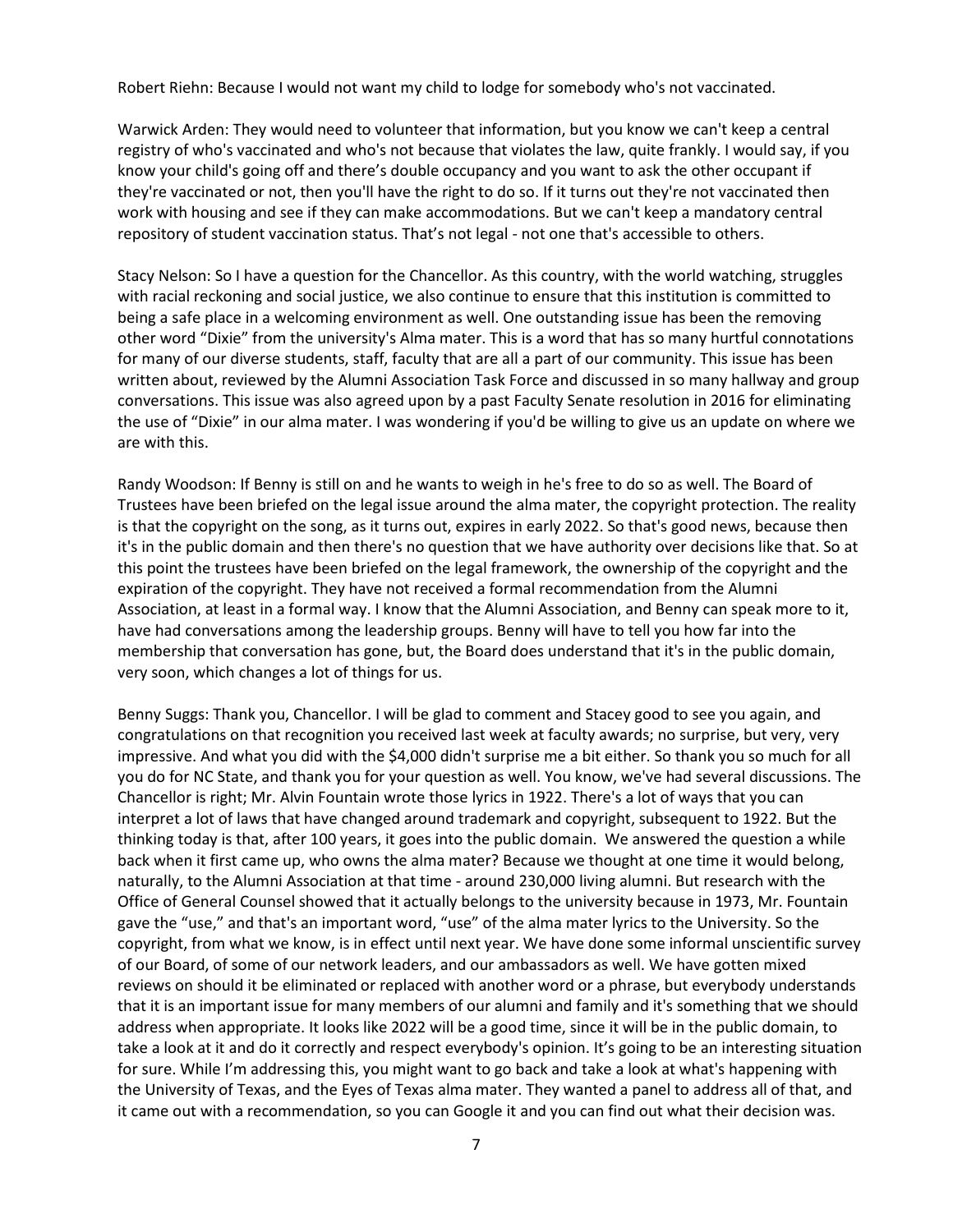We will participate in any and all efforts to take a look at this situation and we understand the sensitivity and we are very, very respectful.

Andrey Kuznetsov: I have a question to the Provost concerning vaccination. I am now teaching an undergraduate class with 85 students and no TA. Now I start receiving massive emails from students that they have had adverse reactions to the vaccine and then they ask to postpone their exam or let them not take the exam. What should I do in this situation? It's really virtually impossible to manage the crowd of students if they don't play by the rules. But on the other hand, the possible adverse reactions to the vaccine could be hellacious. So I am not really sure how to handle that situation.

Warwick Arden: So Andrey, about a week or ten days ago, my office via Dr. Stewart, sent out an email to all faculty to address the situation. It was because Dr. Casani was being asked for doctors' notes, not a proof of vaccination, but doctor's notes for students who had a lot of sore arms or had side effects the following day. What I said at that time is that I expected faculty not to ask for doctors' notes, and in fact don't even ask for proof of vaccination. There gets to be a point we have to treat people like adults and we have to take somebody's word that they missed the class or I missed the exam because they were getting a vaccination, or they had an adverse reaction. I need to remind you all that the System policy and the State policy for employees of the university system is that you can take paid time, without any loss of salary or without a use of vacation time, both to get a vaccination and for up to two days of post-vaccination side effects. I would think we would extend the same grace to our students, quite frankly. So I don't know what proportion of your 85 students are saying that they are getting a vaccination or having a side effect, but I ask you to be gracious to students, treat them like adults, don't ask for proof of vaccination or proof of side effects and don't ask for doctor's notes. If it gets out of hand, let us know, but surely it's not more than a few students in your class at any one point in time.

Andrey Kuznetsov: That's correct that it is just a few students. The problem is that I don't have resources to handle this.

Warwick Arden: Well, I know you're an extraordinarily resourceful person.

Philip Sannes: A question from Senator Zagacki. He would like to know if there is any date set yet for naming the new Dean for CHASS.

Warwick Arden: Yes, that was in fact going to be one of my announcements. I will be naming the next Dean of Humanities and Social Sciences, this week. Look for an announcement in the next couple of days.

Randy Woodson: Well, you mentioned our dear colleague Chris Gunter, is jumping ship, I believe, is the phrase you used. Chris is on the line, I think. Chris is actually going to be the Head of probably one of the greatest Horticultural Sciences departments in the country, other than ours, at the University of Florida. So congratulations to Chris. I think it's all because I was his undergraduate advisor in the horticulture science curriculum at Purdue University so many years ago.

Chris Gunter: You laid a good foundation, Randy, a good foundation.

Hans Kellner: Thank you for that; that's good to know. I've always been impressed with the distinction of the Senators and former Senators.

#### **6. Provost's Remarks and Q/A**

*Warwick Arden, Executive Vice Chancellor and Provost*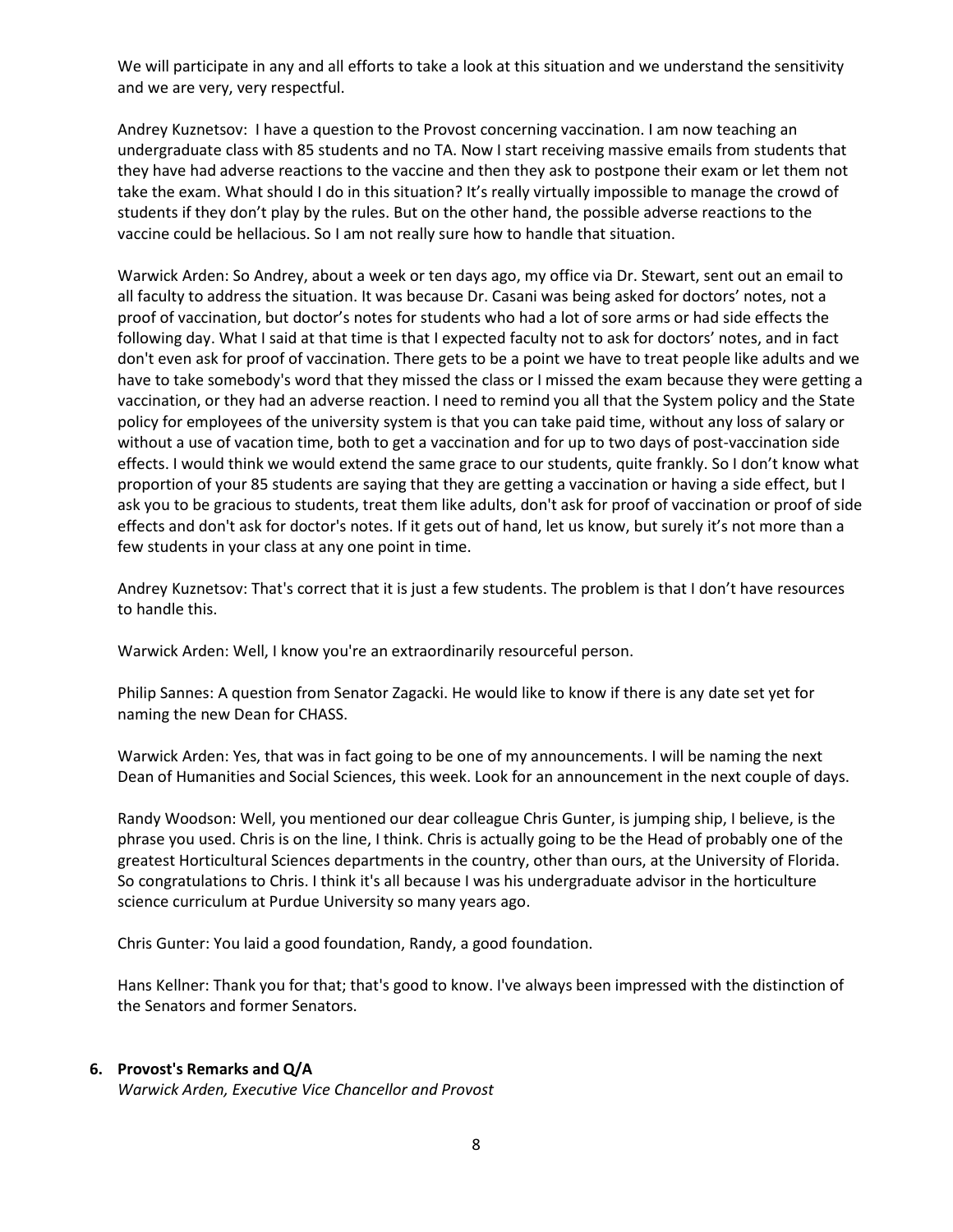Provost Arden brought greetings to the Senate and picked up on the Chancellor's comments regarding vaccination. "We have administered over 5,000 shots already, through our vaccination clinic. We are currently administering Moderna and Pfizer. As you know, they temporarily suspended Johnson & Johnson. If you have not yet been vaccinated, the state of North Carolina is opened up to all adults; all are eligible. So if you have not been vaccinated and you want to get vaccinated, please go online to go.ncsu.edu/vaccine to pre-register and make your appointment. Dr. Casani and her team will look forward to jabbing you with something over the next several weeks. We are getting back to that question that was raised about vaccination status. We can't compel anybody to disclose their vaccination status because we certainly can't have a central registry accessible by anybody else. I can't look up Phil Sannes' or Hans Kellner's vaccination status, but we do ask you to share voluntarily your vaccination status, because a lot of folks are getting vaccinated, not through our vaccination clinic, but off campus. I would say the majority of folks are receiving the vaccine off campus. It will help us plan for the ongoing needs of campus, including vaccine availability, testing and so forth, if we have somewhat of a repository. So to do that, to voluntarily share your vaccine status, go to go.ncsu.edu/vaccine-status and register that."

He continued, "As the Chancellor mentioned, we will be keeping our Community standards in place certainly during the summer. We hope that you will continue to keep a distance, wash your hands, stay home when you're sick, and almost certainly will be masking at least indoors in the fall. If you want to look at where we are in terms of our numbers, and despite a prevalence our numbers have been extraordinarily low on campus and even surrounding campus during this semester, go to our external dashboard which is NCSU.edu/coronavirus/testing-and-tracking.

Provost Arden added, "I wanted to bring to your attention that we are launching a new teaching award. As you're aware the Board of Governors' Award for Excellence in Teaching, which is the premier recognition, is only open to tenure track faculty. We have a lot of extraordinary professional track faculty on this campus that contribute significantly to our instructional mission and do fantastic job. So we are establishing an equivalent of that, internal to the university, called the Provost Award for Excellence in Teaching. We will be getting nominations from all of our colleges, and University College. We will ask for nominations by August of 2021, and the recipient of the award will get a cash prize of \$12,500. Each college nominee will receive an award of \$650. This is created as an exact parallel to the Board of Governors Award for Excellence in Teaching and is recognizing our extraordinary professional faculty."

Regarding spring commencement, Provost Arden reminded the Senators that there are two events; Friday May 14 at 7:00 pm, and Saturday May 15 at 9:00 am. "The Friday event is for the Colleges of Agriculture & Life Sciences, Engineering, Sciences, Textiles, Vet Medicine, and the Institute for Advanced Analytics. The Saturday morning event is for Design, Education, Humanities & Social Sciences, the Poole College of Management and the College of Natural Resources. So please do make your way to those events. I hear from Dr. Hunt that they are going to be spectacular events. We've got Russell Wilson as a commencement speaker, and I think it's going to be great. A few leadership announcements; as I just mentioned, we will be announcing the next Dean of the College of Humanities and Social Sciences this week. I want to thank Dr. Mark Hoversten for chairing that search. Our search for the Louis Hunt replacement, if there is such a thing, our Senior Vice Provost for Enrollment Management Services, is well underway with our second candidate virtually on campus today and tomorrow and our last candidate April 22 and 23."

He added, "You probably have seen my announcement of the interim director of the Shelton Leadership Center. Barbara Mulkey will be retiring and stepping down on May 1, and Dr. Debbie Acker, who is currently the senior associate director, will step into the role of interim director, effective May 1. Also look for an announcement later this week. I have informed you that Dr. Tom Miller, after many years of leading DELTA, as part of his portfolio, is stepping back to focus on entrepreneurship. I will be making an announcement about the next interim vice provost for distance education. Lastly, as the Chancellor mentioned, our Strategic Plan was unanimously endorsed by the Board of Trustees last week, so we are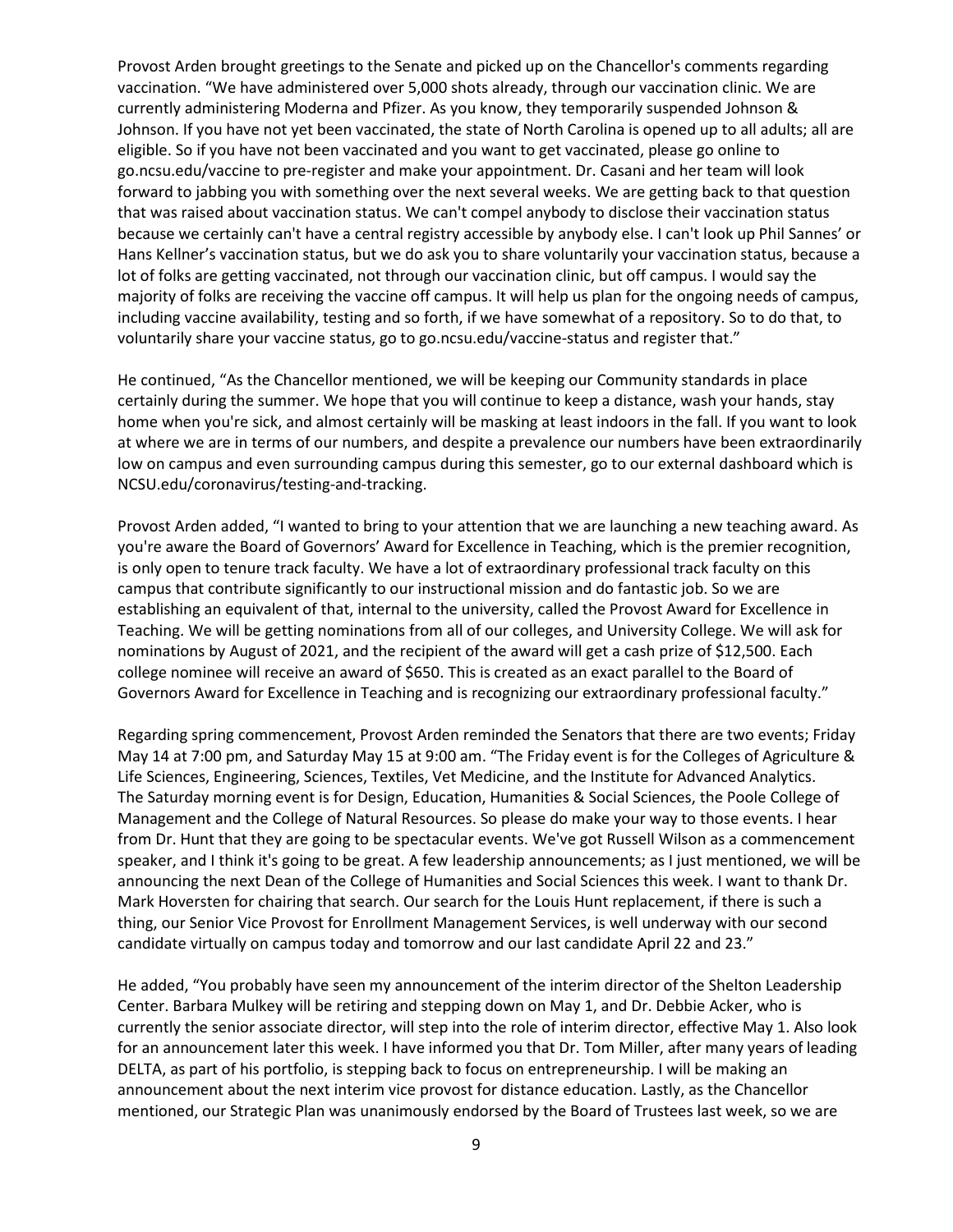now going to move ahead with planning the first of our three-year implementation plans, defining metrics and goals. This is a process that will take several months, and I expect to extend well into the Fall. It is really an important process. We do strategic planning a little differently from some places. We have an overarching strategic plan that defines our vision, our values, our overarching goals, and gives a clear narrative about what we value and why, and what our priorities are going to be. Then we do rolling threeyear implementation plans, which really detail exactly who is going to do what, when and to whom, with what resources. Dr. Overton, our senior vice provost for Institutional Strategy and Analysis, and a former Chair of this body, is my partner on developing these implementation plans. We look forward to sharing that discussion with you in the coming semester. With that, back to you, Hans, and once again my thanks and congratulations. You've been an exceptional partner, and I appreciate it."

#### **7. Faculty Senate Elections**

- a. Introduction of newly-elected Senators
- b. Presentation of candidates for the Council on Athletics Representatives
- *c*. Election of the Council on Athletics

#### **New Senator Introductions:**

Kimberly Ange-van Heugten, College of Agriculture & Life Sciences Keith Edmisten, College of Agriculture & Life Sciences Tania Allen, College of Design Roger Narayan, College of Engineering Matt Stallmann, College of Engineering David Auerbach, College of Humanities & Social Sciences Tamah Morant, Poole College of Management Walt Robinson, College of Sciences Chris DePerno, College of Natural Resources Marko Hakovirta, College of Natural Resources Helmut Hergeth, Wilson College of Textiles Laura Blessing, General Constituency

## **Council on Athletics Elections**

Chair Kellner congratulated candidates Kimberly Bush and Cathy Crossland on their election to the Council on Athletics during this Faculty Senate meeting.

#### **8. Committee Reports**

The committee reports can be found on the Faculty Senate website. https://facultysenate.ncsu.edu/

#### **9. Old and New Business**

- *a. Resolution of Commendation for Dr. Louis Hunt*
- *b. Associate Chair of the Faculty*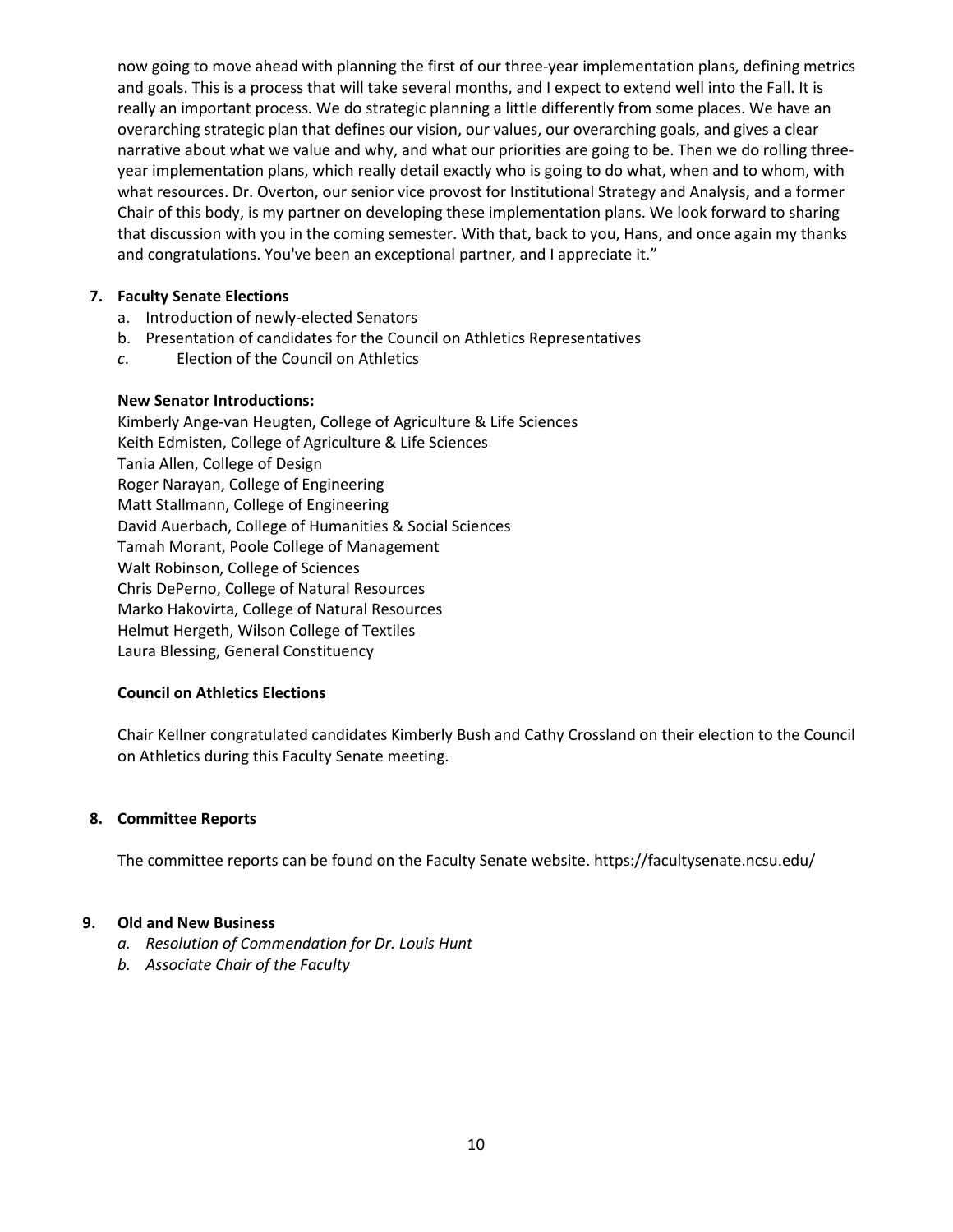The resolution for Dr. Louis Hunt unanimously passed and is below.

#### **Resolution of Commendation for Dr. Louis Hunt**

WHEREAS, Dr. Louis Hunt is retiring after thirty-eight years of service as leader of Enrollment Management and Services at NC State University, and

WHEREAS, He has dramatically improved student retention and graduation in a context not conducive to such success, and

WHEREAS, He has developed numerous innovative programs such as Summer Start, the Community College Collaboration, intra-campus transfers, Goodnight Scholars, and many, many others, and

WHEREAS, He has been a leader among his fellow registrars and admission officers, and

WHEREAS, He has been an active member of the faculty, teaching graduate courses in research methods, and

WHEREAS, He, as a three-degree alumnus of NC State University, is especially of, by, and for the NC State community of faculty, staff, students, and alumni(ae), it is hereby

RESOLVED The Faculty Senate of NC State University extends its gratitude and admiration to Dr. Louis Hunt for his innovative and responsible leadership of enrollment and for the true friendship he has provided the faculty.

*Unanimously adopted, April 20, 2021*

#### **Associate Chair of the Faculty**

Chair Kellner announced that Maria Collins will be the Associate Chair of the Faculty, serving with Dr. RaJade Berry-James.

#### **Chair-Elect Berry James Presentation**

Dr. Berry-James made a special presentation to outgoing Chair of the Faculty, Hans Kellner.

"Hans, in your honor, a small grove of trees will be planted in the Pisgah National Forest, a national forest in the Appalachian mountains of western North Carolina. The planting of the small grove is our gift to honor your leadership as Chair of the Faculty. Because of you, faculty engagement is firmly rooted in shared governance and strategic partnerships at NC State. Today, I hope you find honor in the words of this African proverb;

*"The world is not ours, the Earth is not ours; it is a treasure we hold in trust for future generations."*

She added, "I often hope we will be worthy of that trust. Thank you, Hans, for your leadership, for your wisdom and for your grace. With warmest regards from me and from Phil and from all of us at the Faculty Senate."